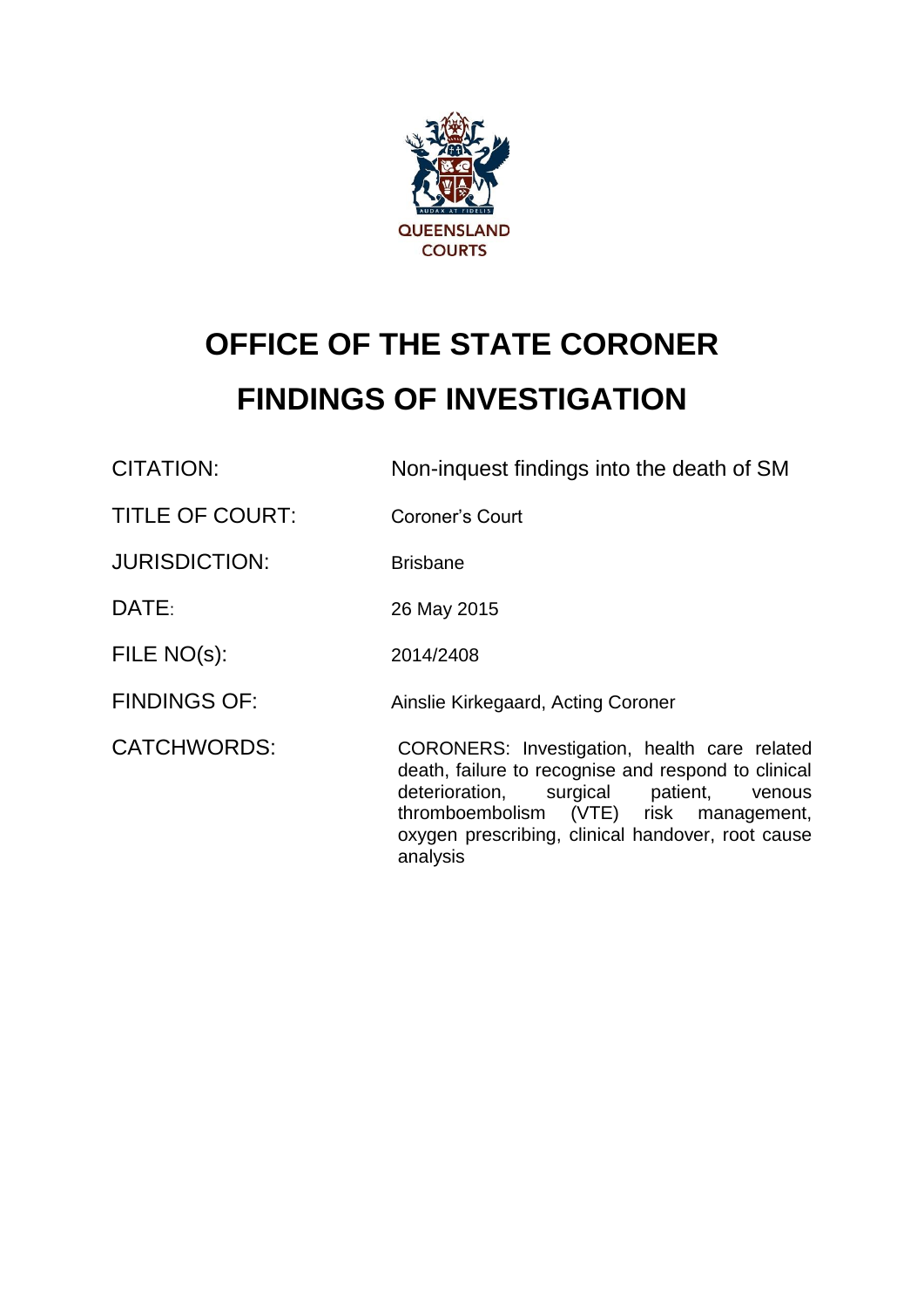SM died on 7 July 2014 in a large regional hospital. He was 32 years of age at the time of his death. His death was reported to the coroner as a health care related death.

SM's death was initially reported to the coronial judicial registrar for review. The report referenced a recent surgical procedure (appendectomy) performed on 1 July when SM was admitted to the regional hospital's emergency department and diagnosed as suffering from a ruptured appendix. Preliminary investigation of SM's death identified clinical management issues warranting further coronial investigation.

# **SM's medical history and admission to hospital**

Review of SM's medical records shows his only recorded medical history relates to a recent ankle injury and a history of intellectual disability.

On the afternoon of 1 July 2014, SM was admitted to a large regional hospital via the emergency department. He had been referred to hospital by his general practitioner with a two day history of nausea and vomiting and a less than one day history of abdominal pain. These symptoms were initially attributed to food poisoning.

An abdominal CT scan ordered by the general practitioner identified acute appendicitis with perforation and inflammatory change and he presented to the hospital on an emergency basis. Significantly, at the time of his admission to hospital he informed the hospital he had sprained his ankle recently and had been taking panadol osteo.

SM was immediately referred for surgical review and commenced on intravenous fluids, antibiotics and fasted whilst waiting for review. Following surgical assessment he was booked for a laparoscopic appendectomy later that evening and admitted to the surgical ward for preparation.

SM was taken to theatre at 6:52pm where he underwent a general anaesthetic and laparoscopic appendectomy. The surgery revealed SM had four quadrant peritonitis. The appendix was perforated and was removed and the abdominal cavity was washed out and a drain inserted to prevent the build-up of fluid that may become infected.

SM was prescribed venous thromboembolism prophylaxis with mechanical prophylaxis (graduated compression stockings and intermittent pneumatic compression devices) on pre-operatively. He did not receive the first dose of chemical prophylaxis (low molecular weight heparin) post-operatively until 8:00am the following morning.

SM was returned to the orthopaedic ward before midnight that evening and remained on low flow oxygen. In the early hours of 2 July he had continuing tachycardia and hypotension. His calves were checked and noted to be soft, and intravenous fluids were increased.

It was planned to get him mobilising on 2 July. He had not been mobilising around the bed much and needed encouragement to do other physiotherapy exercises (especially deep breathing exercises). The tubing for the drain was noted to be a bit twisted under the dressing and was re-dressed on 2 July to fix this.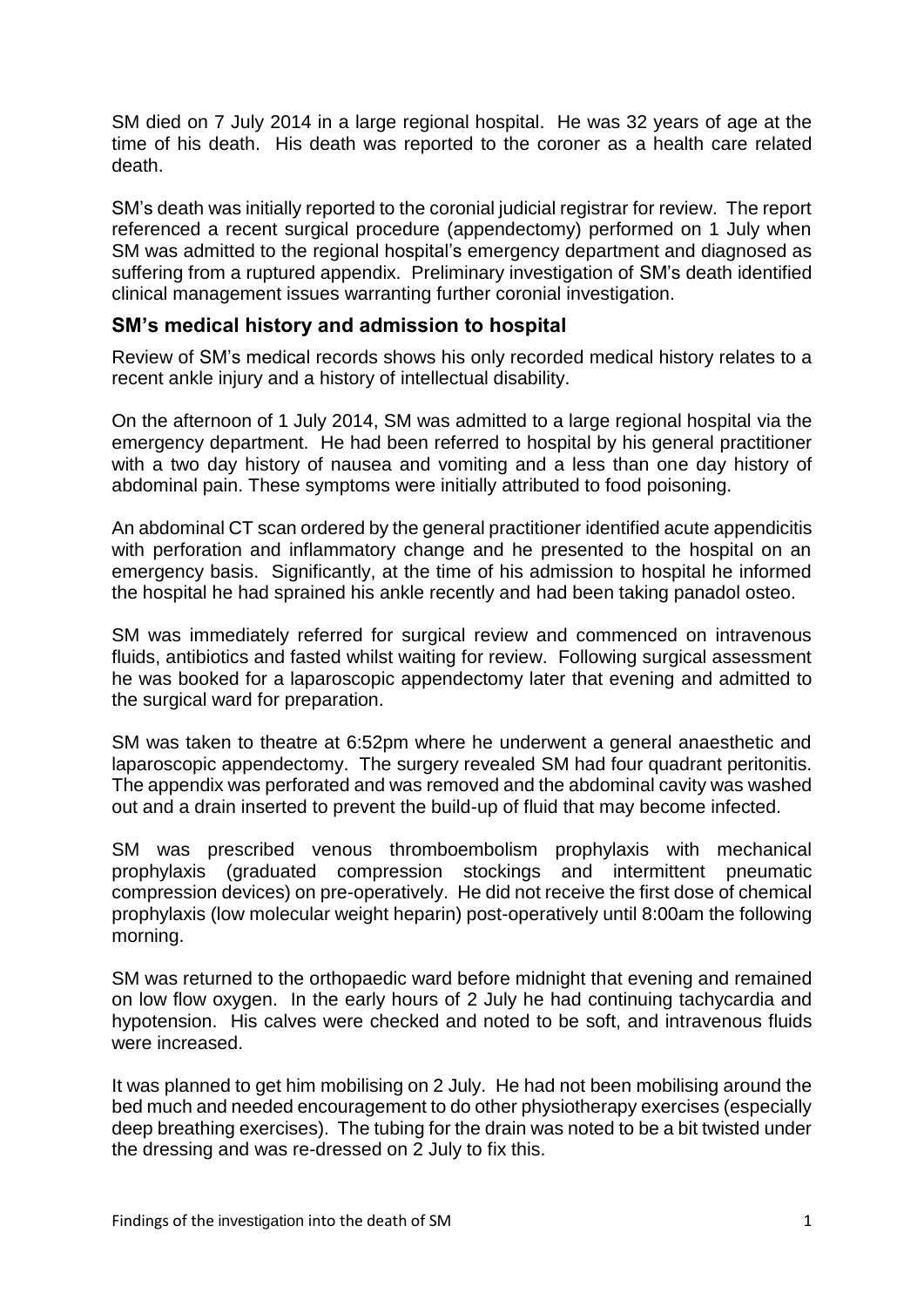SM had abdominal pain on 2 & 3 July that was otherwise improving although his abdomen was mildly distended.

On 3 July he showered himself sitting on a shower chair. He was noted later in the day to have low oxygen saturations (84-85%) and required oxygen via a mask to maintain his saturations at 97%.

In the early hours of 4 July SM complained of increasing generalised abdominal pain and his abdomen was noted to be distended. He was assessed as suffering from post-surgical ileus (the bowel had not resumed its normal behaviour) and a naso gastric tube was inserted leading to improvement in his condition.

Over that day and evening nursing staff and physiotherapists documented periods of moderate hypoxia when he removed his oxygen.

A physiotherapy review that day noted SM was using poor technique with the deep breathing exercises, his oxygen dependent saturation and that he was mobilising to the shower. The physiotherapist recommended that SM should mobilise with an aid and with assistance. The records show that TEDS (vasocompressive stockings) were in place that day.

SM was reviewed on 5 July by the weekend surgeon who noted the possibility of aspiration in and around operation time as an explanation for SM's continued low oxygen saturations. He continued to display tachycardia, abdominal pain and mild hypoxia. He continued to have low oxygen saturations the next day. His sharp sided abdominal pain was attributed to the bowel not yet resuming its normal function.

SM was considered to be improving when reviewed the next day as his pain levels had decreased. The surgical drain was removed but he continued to be dependent on supplemental low flow oxygen.

It seems that SM's bowel function had resumed normal function by the morning of 7 July. At around 8:35am, while mobilising to the bathroom with a staff member, SM said he felt dizzy. He was sat on a mobile shower chair and then suddenly become unresponsive. A medical emergency team attempted but despite emergency resuscitation efforts, SM was unable to be revived.

At the time it was presumed he had suffered an acute large pulmonary embolus.

# **Autopsy findings**

An external examination and full internal autopsy (excluding the head) were performed on 10 July 2014. The autopsy revealed a large saddle embolus in the pulmonary trunk, originating from deep vein thrombi in the right calf (which was noted to be 2.5cm larger than the left calf) which the pathologist considered caused the death. Microscopic examination showed changed in the both the embolus and deep vein thrombi consistent with a few days' duration.

There was no evidence of active peritonitis in the abdominal cavity. There was residual chronic inflammation in the area where the appendix had been removed.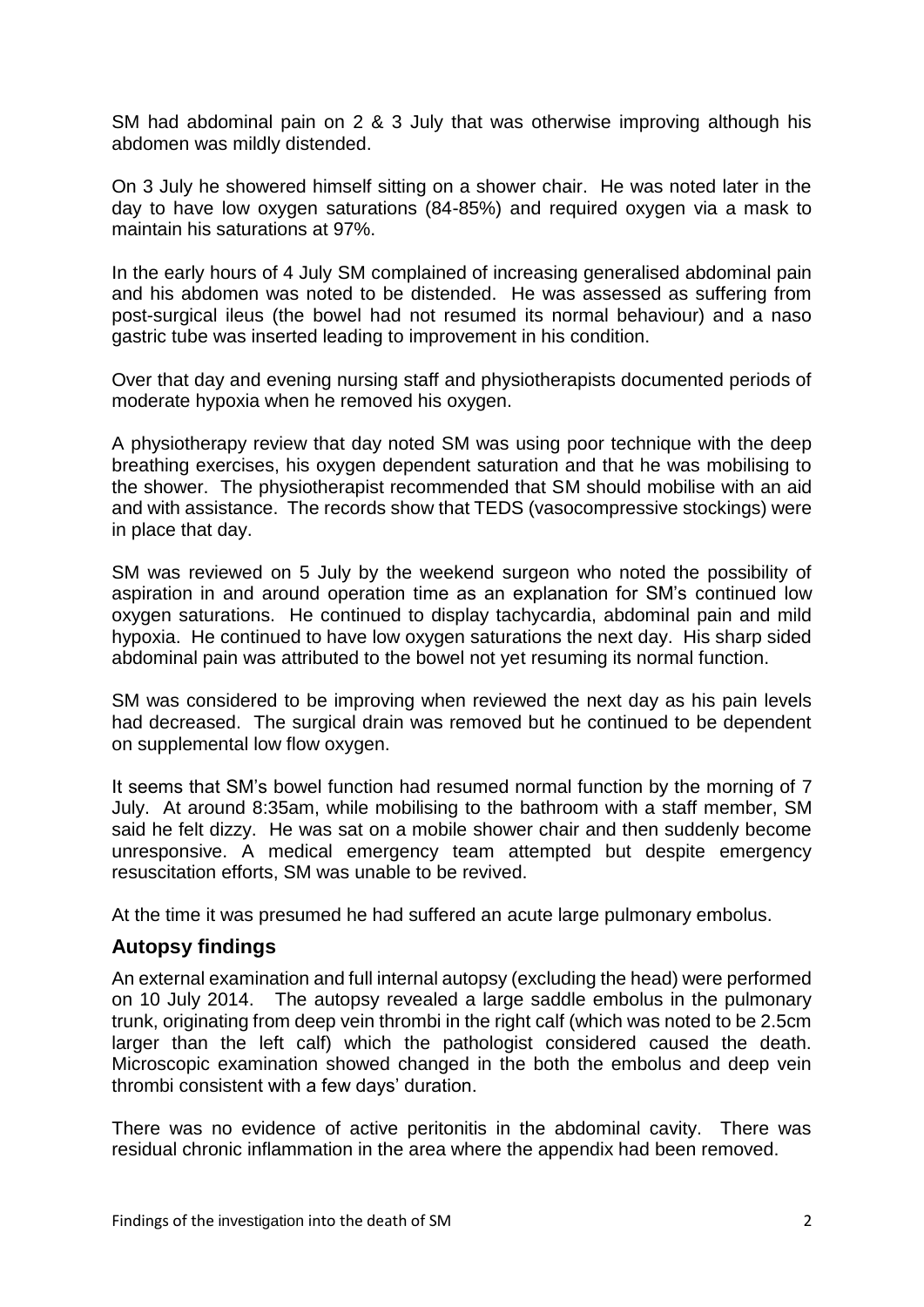The pathologist identified SM's post-operative state, previous infection/inflammatory state obesity and immobility as risk factors for the development of deep vein thrombosis.

## **Independent clinical review**

Taking these findings into account, the focus of the coronial investigation was the appropriateness of the identification and management of SM's risk of developing venous thromboembolism.

An independent doctor from the Department of Health Clinical Forensic Medicine Unit reviewed SM's hospital records. The reviewing doctor noted that SM was receiving prophylactic doses of the blood thinner heparin as 5000U subcutaneously twice a day during his admission and was wearing graduated compression stockings. This was considered to be appropriate protective dosing and management to reduce the risk of pulmonary embolus and deep venous thrombosis.

However, while the reviewing doctor was satisfied that SM received appropriate prophylaxis for venous thromboembolism, the management of his persistent low oxygen saturations from 3 July was not appropriate.

The reviewing doctor did not consider that the chest x-ray findings noted as a collapsed area of lung explained the persistent low oxygen saturations and SM's high oxygen requirements. The reviewing doctor would have expected the treating team undertake a blood gas analysis at some point after 3 July to assist in identifying a possible cause. In retrospect, the collapsed lung and persistent low saturations may have been explained by an earlier pulmonary embolus.

Noting SM's obesity and his recently twisted ankle and associated immobility prior to admission to hospital, the reviewing doctor suggested this may be the period in which the deep vein thrombosis and pulmonary embolism started to develop rather than during the hospital admission.

The reviewing doctor considered that earlier diagnosis of the pulmonary embolism would have resulted in consideration of full (rather than prophylactic) anticoagulation which may have changed the outcome for SM.

## **Outcomes of clinical review undertaken by the local Hospital & Health Service**

The local Hospital & Health Service (HHS) commissioned a root cause analysis (RCA) of the care SM received during his admission. This is a systemic analysis of what happened and why and is designed to make recommendations to prevent adverse health outcomes from happening again, rather than to apportion blame or determine liability or investigate an individual clinician's professional competence. It is conducted by a review team who had no involvement in the patient's care.

The coroner received the RCA report on 5 May 2015.

The RCA concluded that SM received timely and appropriate surgical treatment and prophylaxis for venous thromboembolism (VTE) (having VTE prophylaxis commenced, mechanical preoperatively and chemical postoperatively) – the RCA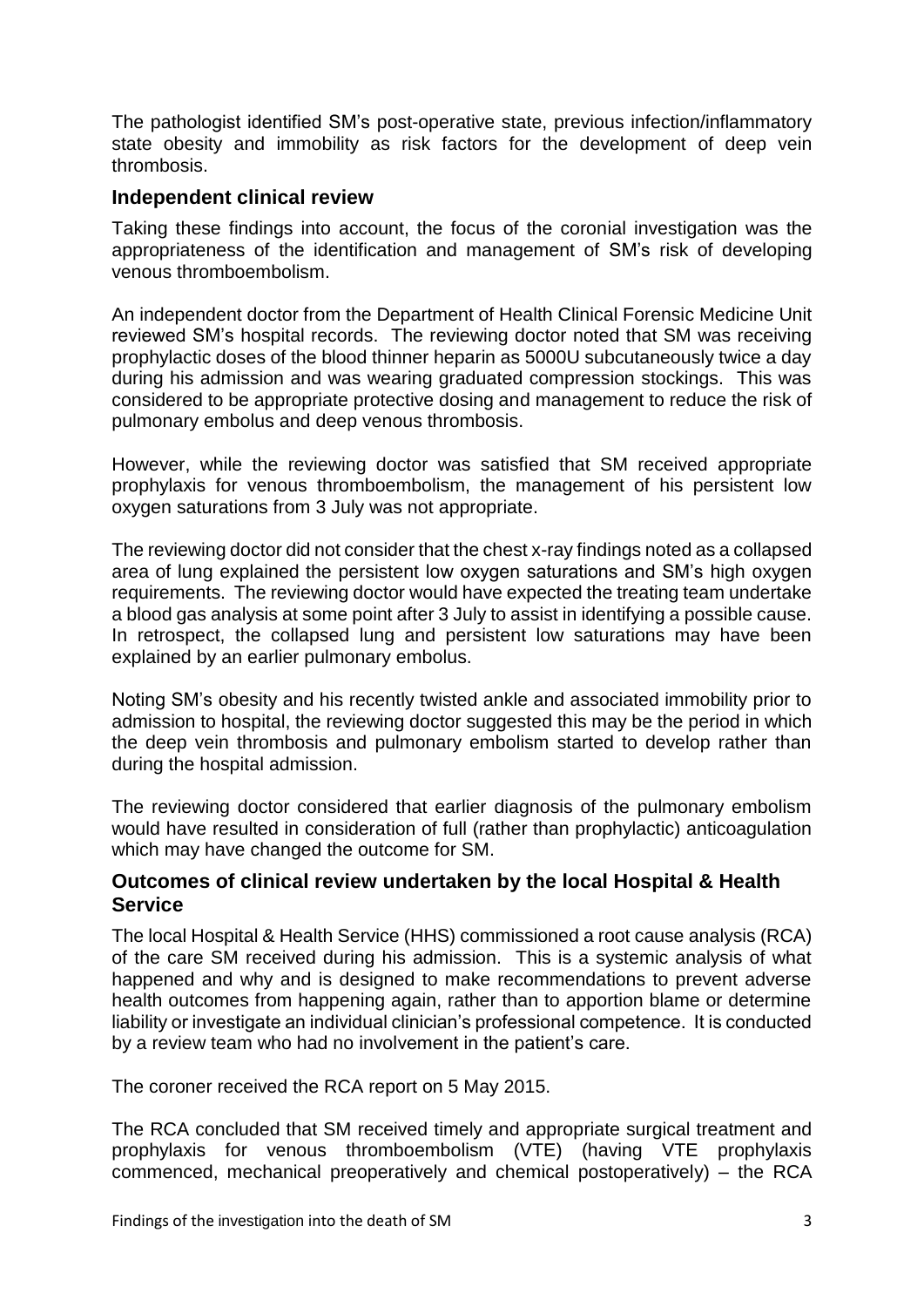team assessed SM as a low risk for VTE, the recommended prophylaxis for this risk group being to consider low molecular weight heparin and graduated compression stockings, both of which SM received. He received twice daily heparin and had graduated compression stocking insitu throughout the entire admission. An intermittent pneumatic compression device was used intraoperatively and in the immediate post-operative period, then removed to allow SM to mobilise.

I note the RCA team's suggestion that appropriate prophylaxis would include a first dose of chemical prophylaxis either pre-operatively or intraoperatively. SM did not receive the first dose of heparin until 8:00am the next morning. However, this was not considered to be a contributing factor to his death.

I note the RCA team could find no evidence in the medical record of a documented VTE risk assessment by the treating surgical team. This represented a failure to comply with the hospital's VTE Prophylaxis procedure. Consequently, the RCA recommended undertaking a quality improvement project to improve the compliance and completion of a documented risk assessment for VTE prophylaxis.

The RCA concluded that there was a definite failure to identify a deterioration in SM's condition, the continual and unrestricted use of oxygen masked the underlying concern that an otherwise healthy 32 year old man with no medical history could not maintain adequate saturations without oxygen.

The RCA also concluded that had the early warning observation tool been completed properly, it would have flagged SM for medical review more frequently, highlighting the persistently low saturations, periods of hypoxia and oxygen use. In addition, had HHS had an oxygen administration and management procedure in place, there would have been set administrative guidelines and escalation timeframes, and SM's oxygen reliance may have been flagged early and investigated.

The RCA report contains a detailed discussion of the factors identified as contributing to SM's death:

#### *Failure to complete early warning observation form (Q-Adult Deterioration Detection System, Q-ADDS) including correct addition of scores and clinical escalation*

The RCA team noted certain observations not recorded on every occasion, some observations were not trended, some scores were not documented, on a number of occasions the scores were not added up correctly. When scores did flag at a higher level, on many occasions interventions were not documented and it was not clear if escalation occurred as per the requirements of the Q-ADDS chart.

For example, on 2 July 2014, SM scored between 4 and 6 a total of 13 times over 24 hours. Of these occasions, two scores were not documented and seven were added up incorrectly. During a four hour period in the middle of the night, SM was incorrectly scored a 3 on five occasions, only requiring low level action. When recalculated by the RCA team, SM was actually scoring between 4-6 which would have required one to two higher levels of action including consultant involvement. Due to the incorrect scoring, SM was never escalated as a patient of concern or as requiring medical review.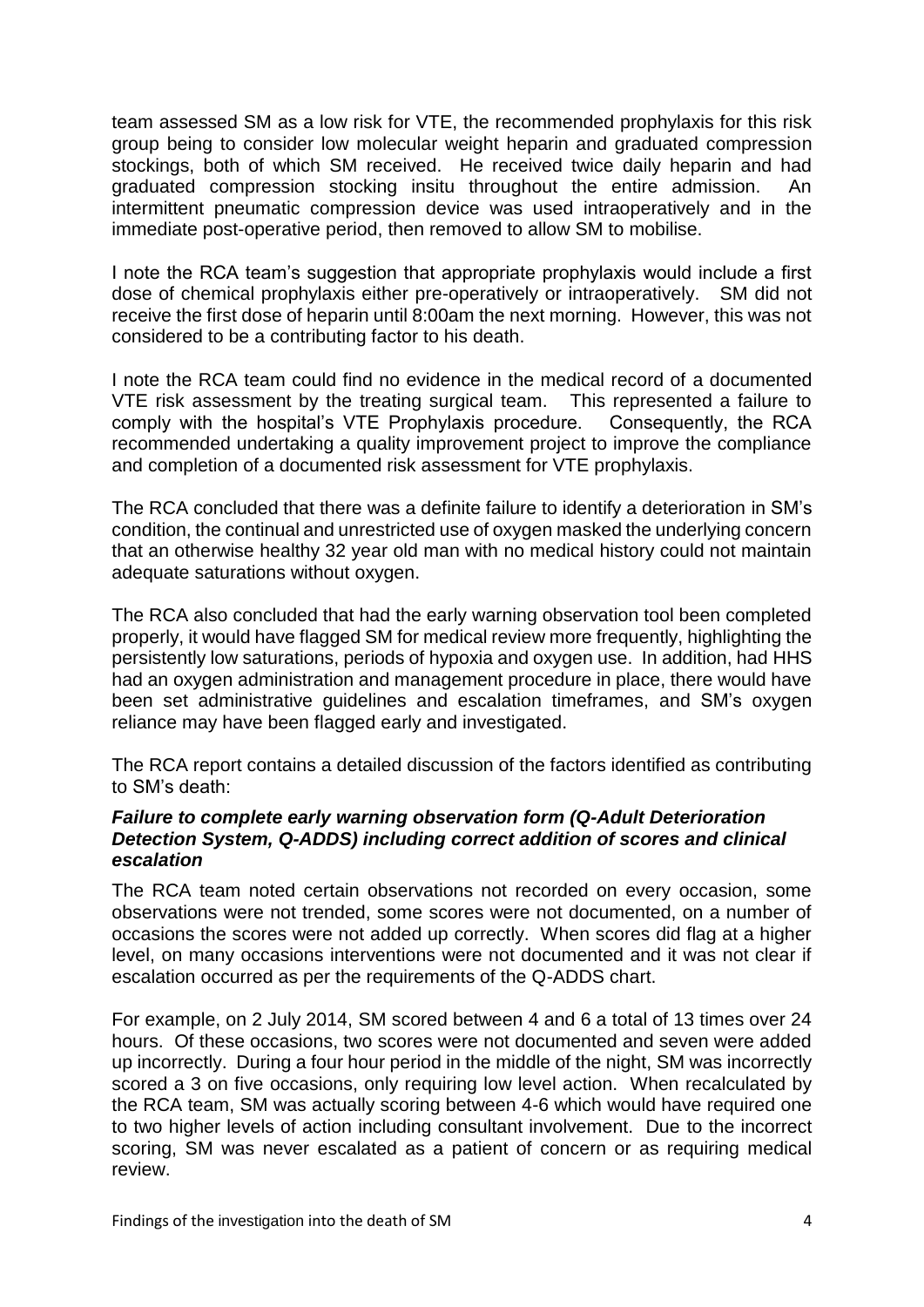On 3 July, the highest SM flagged was a 4 on two occasions. However, there was a significant hypoxic event in the evening. The nursing note records that his saturations were 78% on room air but this was not recorded on the Q-ADDS form. If it had been, it would have been outside the parameters requiring a medical emergency call. The nurse encouraged deep breathing and coughing in the first instance and when this did not raise the saturations adequately, oxygen was administered via nasal prongs. SM's saturations increased to 88%, this set of observations were recorded scoring a 4 and the medical officer on for the surgical team was contacted. By the time the medical officer spoke to the nurse she had initiated higher levels of oxygen via a Hudson mask and SM's saturations were 95%. The medical officer is noted as "happy" with this but requested the saturations be monitored. SM was not escalated as a patient of concern to be monitored overnight by the Hospital At Night team. Approximately 12 hours later, SM experienced another hypoxic episode where his saturations were 80% on room air. Nursing staff documented this in the medical records and on the Q-ADDS chart, indicating that oxygen was applied via nasal prongs with saturations improving to 90% and encouraging deep breathing and spirometry. The medical team were made aware, they had just reviewed SM over one hour earlier and it appears no further medical review occurred that day.

The RCA team was concerned about the failure to use the patient deterioration detection system appropriately in SM's case.

#### *Failure to investigate persistent low oxygen saturations*

Review of the nursing documentation shows that nursing staff reported the significant desaturation episodes to medical staff. However, review of the medical documentation reveals that SM's persistent low saturations and periods of hypoxia were not mentioned in any review or assessment documented throughout the admission, other than on one occasion.

On 5 July, during a general surgical ward round, documentation was made of low saturations and decreased breath sounds at base of lungs. The clinical impression was documented as mild hypoxia, potentially due to aspiration or post-surgical atelectasis. The medical plan included mobilisation, sit out of bed all day, repeat chest x-ray and continue chest physiotherapy. There is no medical documentation regarding the low saturations. Prior to this in the early hours of 4 July, SM had been diagnosed with an ileus. A chest x-ray at this time identified lower lobe atelectasis and the Surgical Registrar ordered chest physiotherapy and triflow spirometry. It was noted that the pre-admission x-ray also noted atelectasis in the lung bases.

The RCA team considered, with hindsight, that despite evidence in the medical records and on the Q-ADDS chart of persistent low saturations and episodes of hypoxia, nursing staff reports and the patient requiring continuous oxygen for six days, this did not raise a flag with the treating team that something was not right.

During the RCA process, it was suggested that the treating team may not have had a clear picture of the extent of the persistent low saturations and periods of hypoxia due to ad hoc attendance at ward rounds and handover practices. At the time, surgical handover did not have a formal structured approach, the medical and surgical registrars on overnight give handover to team members present at the time before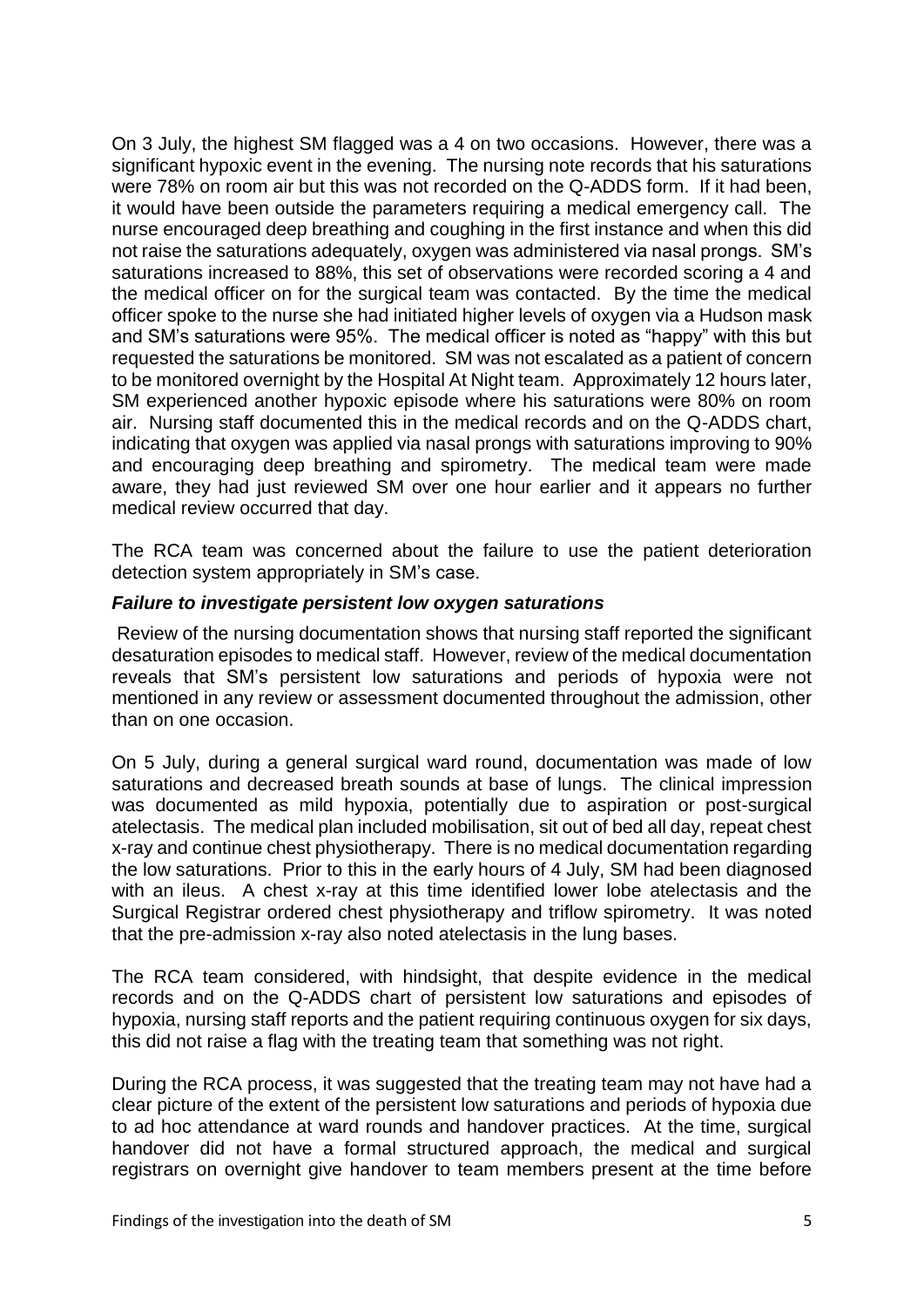finishing their shift. The surgical ward round commences but medical officers leave this round at different stages to commence theatre list or clinics, meaning the medical officer completing the ward round, including outlier patients may not have been present to directly hear the handover from night staff.

It was also suggested that having attributed the low saturations to post-operative pain, SM's reluctance to mobilise, identifying the atelectasis (this initiating physiotherapy, spirometry and encouragement to sit out of bed and mobilise) and diagnosis of an ileus on day 3, may all have shifted focus away from other potential issues including the oxygen saturations and potential deep vein thrombosis.

The RCA team noted an arterial blood gas was not done and in hindsight should have been, but it was evident that at the time hypoxia and low saturations were not under consideration by the medical team and consequently, this particular investigation was not undertaken.

Further, the RCA team noted there was no evidence that SM's VTE risk was reassessed post-operatively. His reduced mobility post-operatively should have triggered a reassessment.

#### *Use of oxygen to manage low oxygen saturations without questioning/investigating the cause*

Another area of concern identified by the RCA team was the use of oxygen – at no point during SM's admission was it documented that a medical officer requested oxygen be applied or removed. It appears that oxygen was applied and changed between low flow via nasal prongs and high flow via Hudson mask at nursing staff discretion. The RCA team considered that while it is accepted that oxygen is applied by nursing staff to increase and support oxygen saturations in the first instance, it required medical intervention and investigation to identify the underlying cause. It is documented in most cases that nursing staff reported to medical staff the significant periods of hypoxia or shifts with continual low saturations. However, there is no evidence that this raised significant concerns or action.

SM was on oxygen for the entire six days following his surgery, with the exception of a number of occasions when oxygen was removed for the shower and he desaturated requiring oxygen to be applied. The RCA team considered the administration of oxygen for SM lacked any management. This flagged the need for some formalised guidelines as the HHS does not have a procedure on oxygen management or administration. This is despite a project commenced in 2012 regarding oxygen prescribing culminating in Medication Management Committee endorsement of a project brief, procedure and medical record sticker to pilot the initiative in the respiratory ward.

Consequently, the RCA recommended the implementation of oxygen prescribing within the HHS and changes to the national Inpatient Medication Chart to facilitate oxygen prescribing.

## *Fractured handover process*

SM was flagged with the Hospital At Night (HAN) team as a patient of concern on two occasions. The HAN team comprises senior clinical nurses, Medical Registrar and a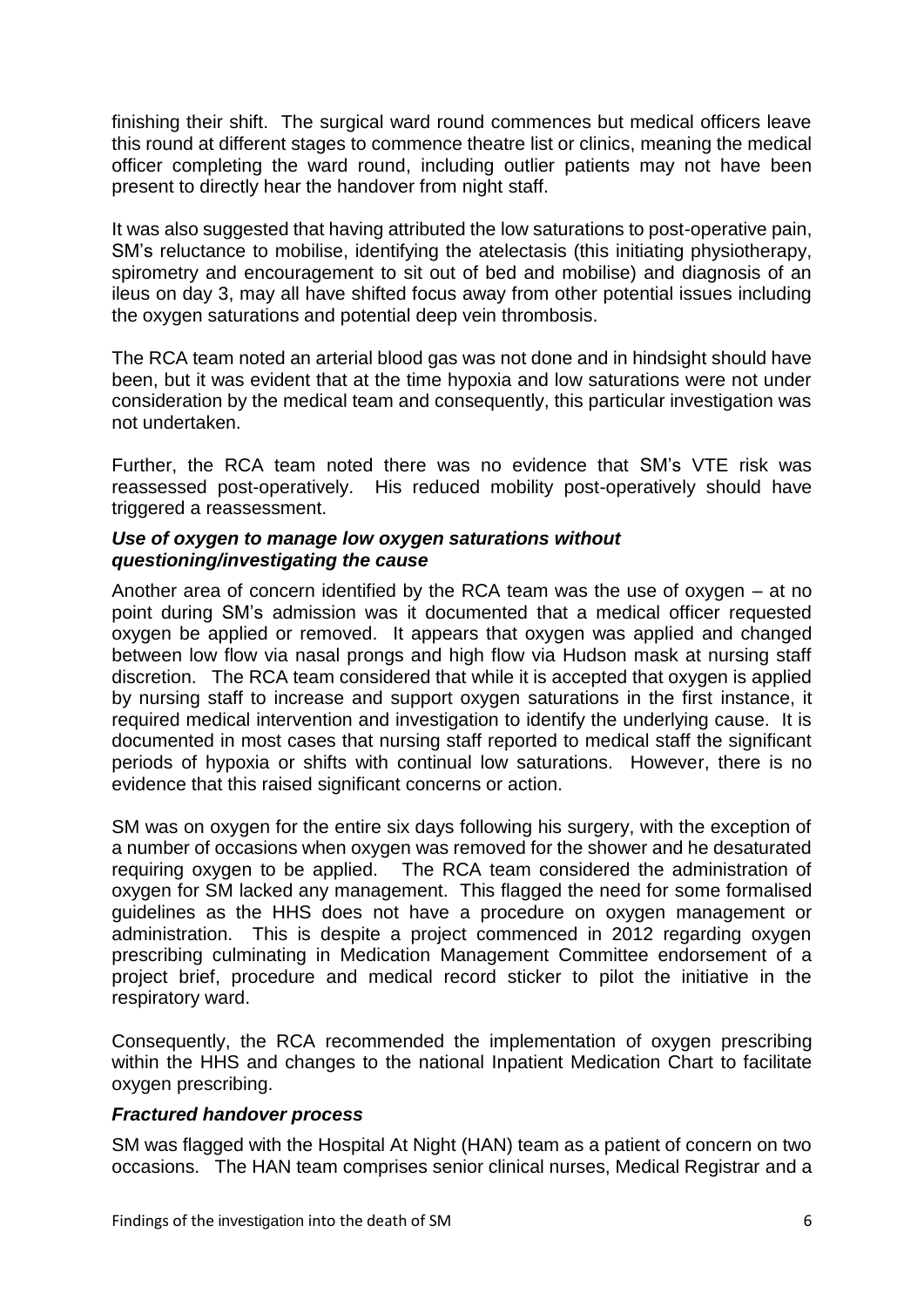Medical Resident who provide a rapid response and escalation of patients requiring medical assessment and treatment overnight.

The first flag was only hours after SM's operation when he triggered medical officer review. He was reviewed by the Medical Registrar who identified an episode of tachycardia and hypotension as the cause and ordered an immediate fluid bolus and for SM to be reviewed by the treating team in the morning.

The second flag resulted in escalation to the HAN team due to pain, abdominal tension and distension. SM was reviewed by the HAN medical officer who spoke with the Surgical Registrar and instigated interventions while awaiting the Surgical Registrar's arrival. The Surgical Registrar diagnosed an ileus, inserted a nasogastic tube and made SM nil by mouth. This was the same night as the hypoxic episode of 78% but this is not documented in the review either by the HAN medical officer of the Surgical Registrar. The Surgical Registrar ordered chest physio and triflow spirometry but on review by the RCA team, this was likely in response to the chest x-ray findings which identified lower lobe atelectasis and right lower lobe collapse.

It is worth noting that SM had been an "outlier" since his admission, as he was a general surgical patient on an orthopaedic ward. For his entire admission he was only flagged as an outlier by the HAN team on three occasions over the last three days and only reviewed by HAN once.

The RCA report explains that the HAN clinical nurse consultant receives handover at commencement of their shift from the Central Patient Flow Unit (CPFU) which will identify any patients of concern, late returns from theatre, patients outlying from a specialist ward or Medical Emergency Calls. The HAN nurse then rounds on each ward to identify any additional patients not flagged by the CPFU. The RCA team noted that SM was never escalated as a patient of concern during these rounds – it was suggested that the triggers for HAN escalation at that time may not have prompted nursing staff to consider mentioning SM

The RCA report notes the HAN program is currently being reviewed including the triggers for escalation to include any patient with a Q-ADDS score of 4 or more. Had this applied during SM's admission, SM would have triggered a HAN review on a number of occasions, escalating him for closer monitoring and thorough medical handover processes, highlighting the need for the treating team to undertake further investigation of the cause of low saturations.

The RCA team was concerned that at the time of SM's admission, there was no system whereby a serious event in the preceding 24 hours is flagged so that any clinical review following the event must consider the serious event as part of their assessment and management. The proposed changes to the HAN escalation triggers would have triggered SM as a patient of concern which in turn would have been highlighted in the Patient Flow system notifying medical and nursing staff.

The RCA team also noted that SM had not been escalated to the then newly established Coordinated Care Stream Night Nurse Unit Manager. Had this occurred, it may have been the link between the ward and the HAN team. Review of the Coordinated Care Stream position will include changes such that this position will